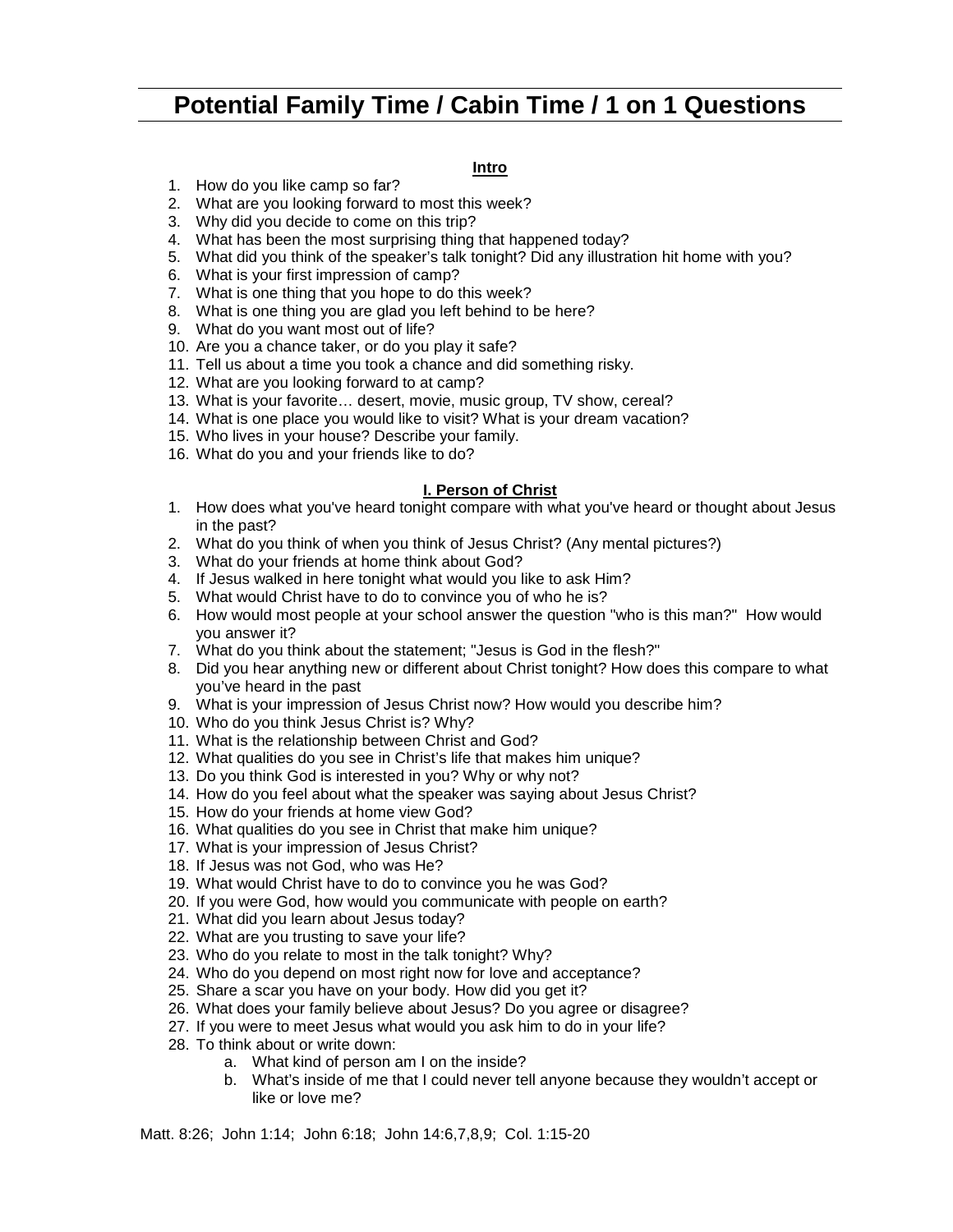#### **II. Sin**

- 1. What one need of yours would you want Christ to take care of if He offered to do so?
- 2. Is it right to say, "All people have sinned?"
- 3. What is Sin? (What are sins?) What is the difference?
- 4. If you were God, whom would you allow into heaven?
- 5. What do you think about the statement that Jesus can relate to everything that you and I have experienced?
- 6. How do you feel about what the speaker said tonight?
- 7. Why can't we be good enough for God?
- 8. Why would God give us rules that we cannot keep?
- 9. If God loves us why can't he accept us as we are?
- 10. What does God want from you?
- 11. What is sin? Actions or attitude? What's the difference?
- 12. What evidence of sin do you see in the world, at school?
- 13. How does sin affect our relationship with God?
- 14. How good do you have to be to go to heaven?
- 15. If you were God, who would you let into heaven?
- 16. Is it right to say that all people have sinned?
- 17. Do you feel any of the incompleteness that the speaker mentioned in the talk?
- 18. What is sin?
- 19. How good do you have to be to get into heaven?
- 20. Why can't we be good enough for God?
- 21. What scars do you have on your soul?
- 22. Why does our sin condition mean we have "no chance" with God?
- 23. Did you hear anything tonight that was new for you?
- 24. If you were God, and you put all this together, how would you feel about the way people live? What would you do?
- 25. What's one thing that you see people do to others that really makes you mad?
- 26. How does sin affect the situation you said you were glad to leave behind when you came to camp?
- 27. How did the speaker define sin? How is that different from what you have heard before?
- 28. Why is sin a problem for us?
- 29. What do you (use 'your friends' if they are not very open) rely on to make you feel good?
- 30. If God loves us why can't he accept us the way we are?
- 31. To think about or write down:
	- a. What is the center or most important thing in your life?
	- b. Does it love you back? Will it last? How long?

Hebrews 4:15; Mark 10:17-30; Romans 1:18,19; 3:10-12,23; 6:23; Isaiah 53:6; 59:1-2; I John 1

## **III. The Work of Christ-Cross**

- 1. Why did God allow a perfect, innocent man to endure such punishment and death?
- 2. How could Christ's death on the Cross change your life?
- 3. Why is it hard to believe that Christ loves us so much that He would die for us?
- 4. Who would you die for? Who would die for you?
- 5. What do you think about the statement: "Jesus died for you?"
- 6. If Jesus died for me does this mean that I am automatically O.K. with God? Why or why not?
- 7. What do I have to do to make this death count for me?
- 8. What did you think about during your devotion time today?
- 9. How do you want to respond to Christ's dying for you?
- 10. How did God take care of the sin problem?
- 11. What did you do during your Family Time?
- 12. Why did Jesus come to this earth?
- 13. Why did Jesus have to die on a cross?
- 14. What new thing did you discover about God? What does it mean to personally that Jesus dies on the cross?
- 15. What did you learn about Jesus tonight?
- 16. Why was it necessary for Christ to die?
- 17. Is there anyone in your life that you would be willing to die for?
- 18. Do you think Jesus was an unwilling victim of his execution or that he went willingly?
- 19. What does the phrase, "He died in my place", mean to you?